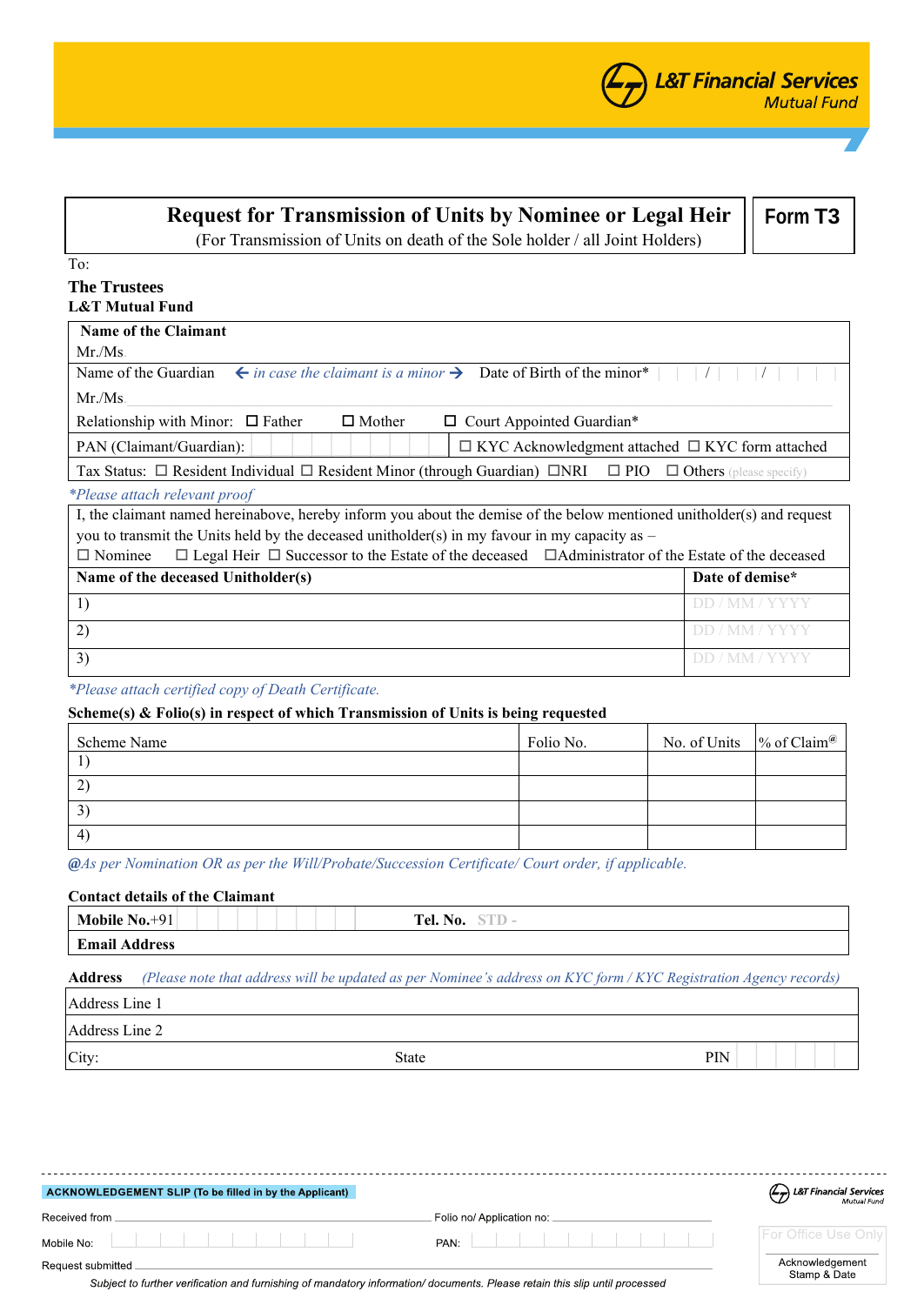### **Bank Account Details of the Claimant**

| <b>Bank Name</b>                                                                    |                   |
|-------------------------------------------------------------------------------------|-------------------|
| Account No.                                                                         | $ 11$ -digit IFSC |
| $ A/c.$ Type $(\sqrt{})$ $\Box$ SB $\Box$ Current $\Box$ NRO $\Box$ NRE $\Box$ FCNR | 9-digit MICR No.  |
| Name of bank branch                                                                 |                   |
| City                                                                                | <b>PIN</b>        |

*Please attach &* tick✓ *Cancelled cheque with claimant's name printed* **OR** *Claimant's Bank Statement/Passbook*  **I also request you to pay the UNCLAIMED amounts***, if any***, in respect of the deceased unitholder(s) to me by direct** 

#### **credit to the bank account mentioned above.**

**Additional KYC information** (Please tick✓ whichever is applicable)

| <b>Occupation</b> $\Box$ Private Sector Service $\Box$ Public Sector Service $\Box$ Government Service $\Box$ Business $\Box$ Professional             |                  |
|--------------------------------------------------------------------------------------------------------------------------------------------------------|------------------|
| $\Box$ Agriculturist $\Box$ Retired $\Box$ Home Maker $\Box$ Student $\Box$ Forex Dealer $\Box$ Others                                                 | (Please specify) |
| The Claimant is $\Box$ a Politically Exposed Person $\Box$ Related to a Politically Exposed Person $\Box$ Neither (Not applicable)                     |                  |
| $\vert$ Gross Annual Income $(\bar{\tau})$ $\Box$ Below 1 Lac $\Box$ 1-5 Lacs $\Box$ 5-10 Lacs $\Box$ 10-25 Lacs $\Box$ 25 Lacs-1crore $\Box$ >1 crore |                  |

### **FATCA and CRS information**

| Country of Birth                                                                                                | Place of Birth                  |                            |
|-----------------------------------------------------------------------------------------------------------------|---------------------------------|----------------------------|
| Nationality                                                                                                     |                                 |                            |
| Are you a tax resident of any country other than India? $\square$ Yes $\square$ No                              |                                 |                            |
| If Yes, please mention all the countries in which you are resident for tax purposes and the associated Taxpayer |                                 |                            |
| Identification Number and its identification type in the column below                                           |                                 |                            |
| Country                                                                                                         | Tax-Payer Identification Number | <b>Identification Type</b> |
|                                                                                                                 |                                 |                            |
|                                                                                                                 |                                 |                            |
|                                                                                                                 |                                 |                            |
|                                                                                                                 |                                 |                            |

**Nomination**<sup> $@$ </sup> (Please  $\checkmark$  one of the options below)

I/We **DO NOT** wish to make a nomination. *(Please tick* ✓ *if you do not wish to nominate anyone)*

 I/We wish to make a nomination and hereby nominate the person/s more particularly described in the **attached Nomination Form** to receive the Units held my/our folio in the event of my / our death.

*@ Guardian of a minor is not allowed to make a nomination on behalf of the minor*

### **Declaration and Signature of the Claimant**

I have attached herewith all the relevant / required documents as indicated in the attached *Ready Reckoner*.

I confirm that the information provided above is true and correct to the best of my knowledge and belief.

I undertake to keep L& TMutual Fund / its AMC/RTA informed about any changes/modification to the above information in ifuture and also undertake to provide any other additional information as may be required by the AMC / RTAs.

I hereby authorize L&T Mutual Fund and its AMC/RTA to share/disclose any of the information provided by me/us, including any changes in respect thereof to the Mutual Fund's Bankers or my Distributor / Investment Advisor and to such other service providers as may be necessary for any operational reason, including to verify/validate my / our bank account details. I / We also authorize the Mutual Fund & its AMC/RTA to provide/ share any of the information provided by me/us including my holdings in the Mutual Fund to any governmental or statutory or judicial authorities/agencies as required by law without any obligation of informing me/us of the same.

call 1800 4190 200 or 1800 2000 400

email investor.line@Intmf.co.in

**www**.ltfs.com

Please note our lines are open from 9 am to 6 pm, Monday to Friday and 9 am to 1 pm on Saturday.

Mutual Fund investments are subject to market risks, read all scheme related documents carefully.